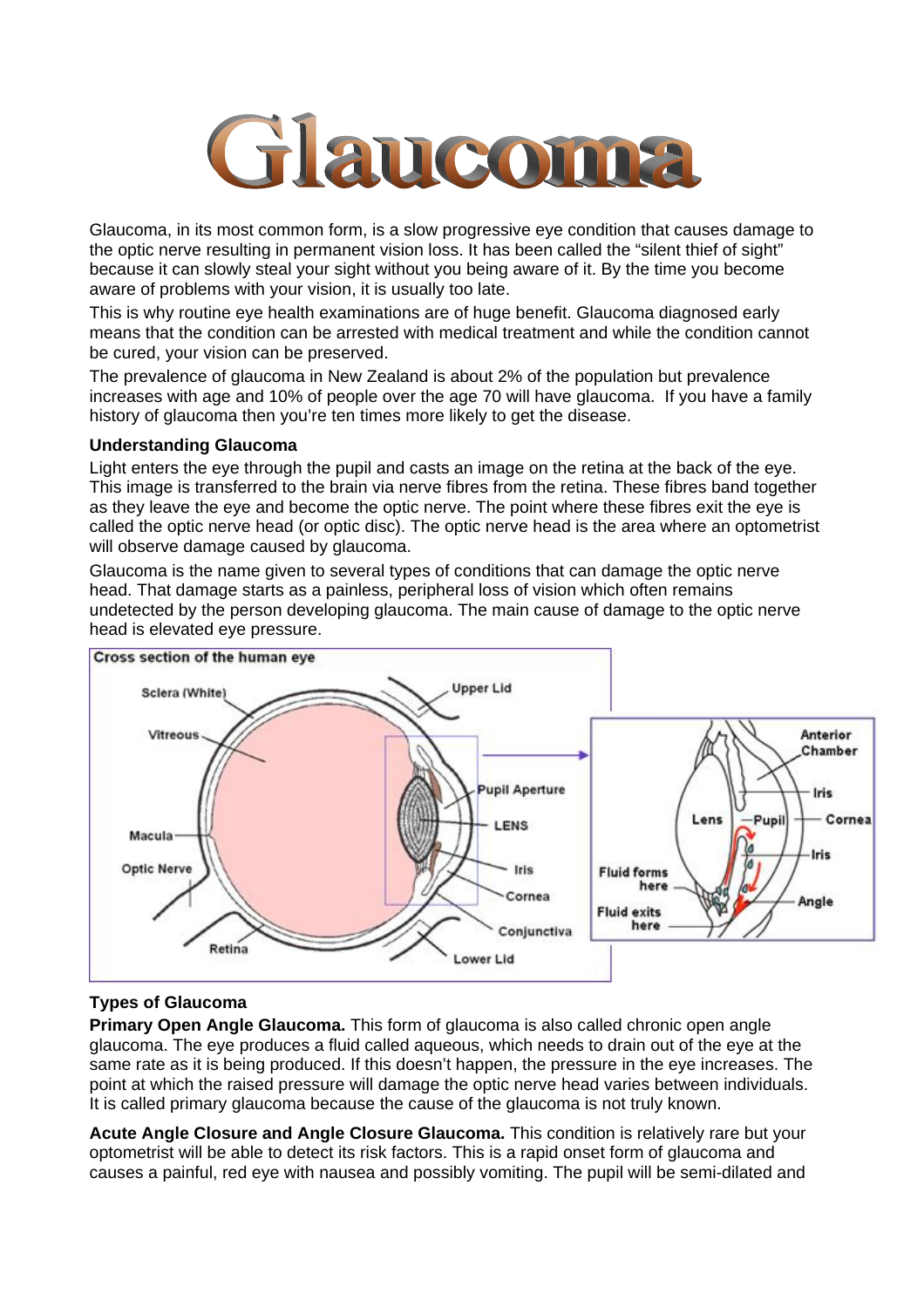not moving, and vision will appear "steamy". When there is a sudden closure of the drainage angle of the eye it causes a rapid increase in the eye pressure. This constitutes a **medical emergency**. Failure to treat angle closure within a day can result in angle closure glaucoma.

**Chronic Angle Closure and Angle Closure Glaucoma.** In acute angle closure the drainage angle of the eye closes suddenly with the entire angle closed. In chronic angle closure the angle gradually closes and mimics the same pressure rise as in primary open angle glaucoma.

**Low Tension Glaucoma.** This condition is not well understood. The optic nerve head disc shows signs of glaucoma damage but the eye pressure is within a normal range. A possible cause of this may be a compromised blood flow to the optic nerve head.

**Secondary Glaucomas.** In primary glaucoma the cause of the glaucoma is not truly known but for secondary glaucoma the cause of the elevated pressure can be found. Secondary glaucoma can be caused by:

- Pigmentary dispersion syndrome, where pigmentary material, usually from the iris, clogs up the drainage angle and causes increased eye pressure
- Pseudoexfoliation, where exfoliative material accumulates on the anterior lens surface, the pupillary margin, and the trabecular meshwork. This material restricts drainage of aqueous fluid and causes increased eye pressure
- Trauma to the eye resulting in damage to the drainage angle.
- Underlying ocular conditions: uveitis, retinal blood vessel occlusions
- Medications, particularly with steroid use

### **Risk Factors for Glaucoma**

- Having a parent, brother or sister with glaucoma
- Being over 60 years old
- Being of a specific race: In primary open angle glaucoma being a black American, in angle closure being Eskimo or Chinese
- Having certain medical conditions: high blood pressure, diabetes, thyroid disease, or a history of migraine.
- Taking steroids over a prolonged period
- A history of eye injury
- Injuries that have involved sudden blood loss
- Being myopic (short sighted) in primary open angle glaucoma; and being hyperopic (long sighted) in angle closure glaucoma.

## **What should I do to prevent getting glaucoma?**

You can't prevent getting glaucoma but you can protect yourself from damage caused by glaucoma by having regular routine eye examinations. Regular eye examinations will ensure early diagnosis and prompt treatment in the event that you do get glaucoma. Routine eye examinations are especially important for people with any of the risk factors listed above. In particular if you have a family history of glaucoma or are over 60 years old. Today's treatments are very effective at preventing any further glaucoma damage and preserving your vision.

### **Treatments for Glaucoma**

Glaucoma treatments include medicines, laser trabeculoplasty, conventional surgery, or a combination of any of these. Treatment may save remaining vision but is not able to restore sight already lost from glaucoma.

*Medicines*, such as eye drops or pills, are the most common early treatment for glaucoma. Some medicines cause the eye to make less fluid, while others lower pressure by improving drainage from the eye.

*Laser trabeculoplasty* can help fluid drain out of the eye. You may need to keep taking glaucoma drugs after this treatment.